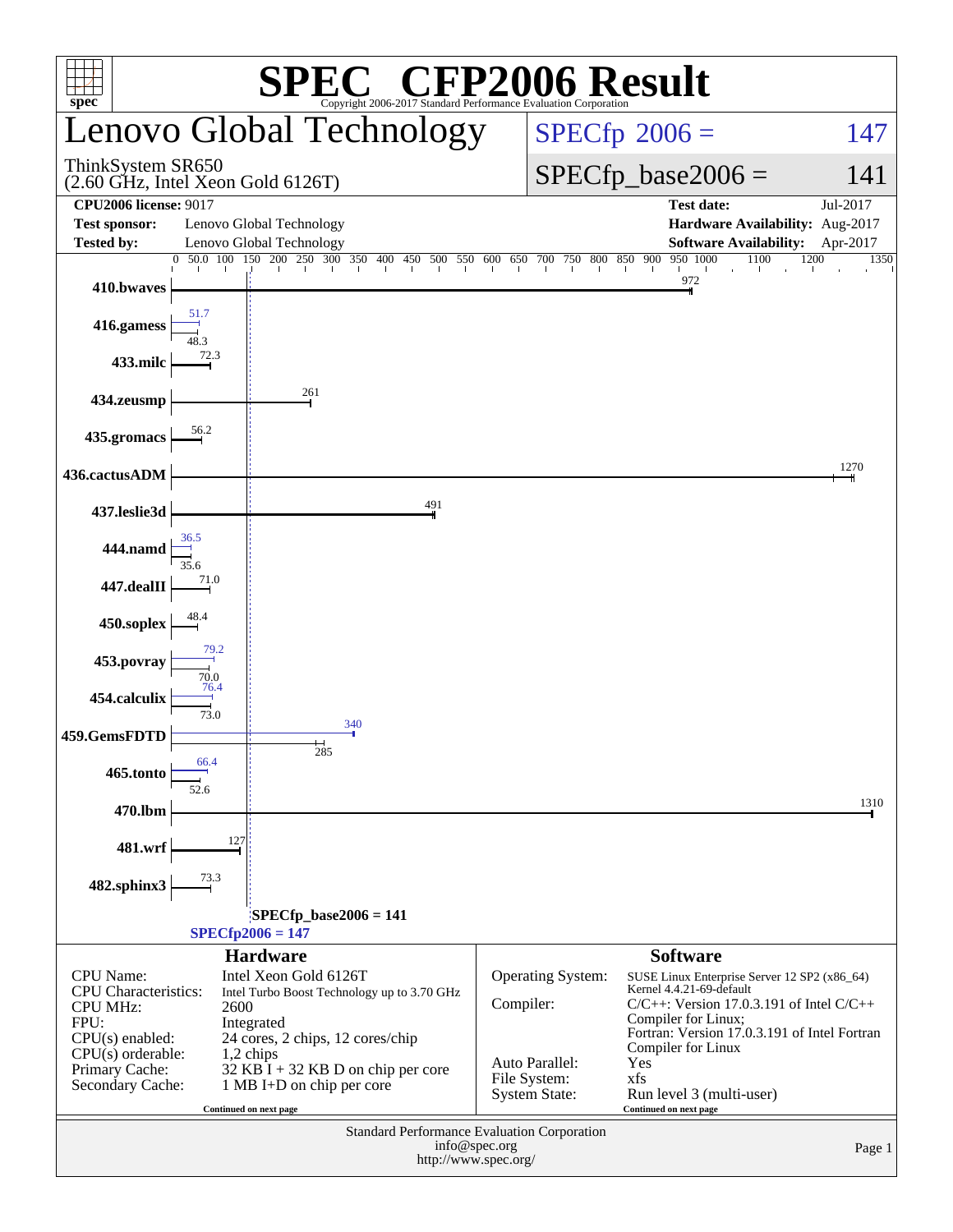

## enovo Global Technology

#### ThinkSystem SR650

(2.60 GHz, Intel Xeon Gold 6126T)

#### $SPECfp2006 = 147$  $SPECfp2006 = 147$

#### $SPECfp\_base2006 = 141$

| <b>CPU2006 license: 9017</b> |                                      |                                 | <b>Test date:</b><br>Jul-2017             |
|------------------------------|--------------------------------------|---------------------------------|-------------------------------------------|
| <b>Test sponsor:</b>         | Lenovo Global Technology             | Hardware Availability: Aug-2017 |                                           |
| <b>Tested by:</b>            | Lenovo Global Technology             |                                 | <b>Software Availability:</b><br>Apr-2017 |
| L3 Cache:                    | 19.25 MB I+D on chip per chip        | <b>Base Pointers:</b>           | 64-bit                                    |
| Other Cache:                 | None                                 | Peak Pointers:                  | $32/64$ -bit                              |
| Memory:                      | 384 GB (24 x 16 GB 2Rx8 PC4-2666V-R) | Other Software:                 | None                                      |
| Disk Subsystem:              | 1 x 800 GB SAS SSD                   |                                 |                                           |
| Other Hardware:              | None                                 |                                 |                                           |

|                   |                                                                                                          |       |                |       | Results Table  |             |                |              |                |              |                |              |
|-------------------|----------------------------------------------------------------------------------------------------------|-------|----------------|-------|----------------|-------------|----------------|--------------|----------------|--------------|----------------|--------------|
|                   | <b>Base</b>                                                                                              |       |                |       |                | <b>Peak</b> |                |              |                |              |                |              |
| <b>Benchmark</b>  | <b>Seconds</b>                                                                                           | Ratio | <b>Seconds</b> | Ratio | <b>Seconds</b> | Ratio       | <b>Seconds</b> | <b>Ratio</b> | <b>Seconds</b> | <b>Ratio</b> | <b>Seconds</b> | <b>Ratio</b> |
| 410.bwayes        | 13.9                                                                                                     | 975   | 14.0           | 972   | 14.0           | 969         | 13.9           | 975          | <b>14.0</b>    | 972          | 14.0           | 969          |
| 416.gamess        | 406                                                                                                      | 48.2  | 405            | 48.3  | 406            | 48.3        | 379            | 51.7         | 379            | 51.6         | 379            | 51.7         |
| $433$ .milc       | 128                                                                                                      | 71.8  | 127            | 72.3  | 127            | 72.4        | 128            | 71.8         | 127            | 72.3         | 127            | 72.4         |
| 434.zeusmp        | 34.9                                                                                                     | 261   | 34.8           | 261   | 35.1           | 260         | <u>34.9</u>    | 261          | 34.8           | 261          | 35.1           | 260          |
| 435 gromacs       | 127                                                                                                      | 56.2  | 127            | 56.2  | 127            | 56.0        | 127            | 56.2         | 127            | 56.2         | 127            | 56.0         |
| 436.cactusADM     | 9.65                                                                                                     | 1240  | 9.36           | 1280  | 9.39           | 1270        | 9.65           | 1240         | 9.36           | 1280         | 9.39           | 1270         |
| 437.leslie3d      | 19.1                                                                                                     | 493   | 19.3           | 488   | 19.2           | 491         | 19.1           | 493          | 19.3           | 488          | 19.2           | 491          |
| 444.namd          | 225                                                                                                      | 35.6  | 226            | 35.5  | 225            | 35.6        | 220            | 36.5         | 220            | 36.5         | 220            | 36.4         |
| 447.dealII        | 161                                                                                                      | 71.1  | 161            | 71.0  | 161            | 71.0        | 161            | 71.1         | <b>161</b>     | 71.0         | 161            | 71.0         |
| $450$ .soplex     | 172                                                                                                      | 48.4  | 172            | 48.4  | 174            | 47.9        | 172            | 48.4         | 172            | 48.4         | 174            | 47.9         |
| 453.povray        | 76.0                                                                                                     | 70.0  | 76.0           | 70.0  | 76.2           | 69.8        | 67.1           | 79.2         | 67.2           | 79.1         | 67.1           | 79.3         |
| 454.calculix      | 113                                                                                                      | 73.0  | 113            | 73.0  | 113            | 72.9        | 108            | 76.5         | 108            | 76.4         | 108            | 76.2         |
| 459.GemsFDTD      | 39.3                                                                                                     | 270   | 37.1           | 286   | 37.2           | 285         | 31.2           | 340          | 31.1           | 341          | 31.3           | 339          |
| $465$ .tonto      | 188                                                                                                      | 52.5  | 187            | 52.6  | 187            | 52.6        | 148            | 66.4         | 148            | 66.4         | 148            | 66.3         |
| 470.1bm           | 10.5                                                                                                     | 1310  | 10.5           | 1310  | 10.5           | 1310        | 10.5           | 1310         | 10.5           | 1310         | 10.5           | <b>1310</b>  |
| 481.wrf           | 87.1                                                                                                     | 128   | 87.9           | 127   | 87.6           | 127         | 87.1           | 128          | 87.9           | 127          | 87.6           | <u>127</u>   |
| $482$ .sphinx $3$ | 267                                                                                                      | 73.1  | 265            | 73.4  | 266            | 73.3        | 267            | 73.1         | 265            | 73.4         | 266            | 73.3         |
|                   | Results appear in the order in which they were run. Bold underlined text indicates a median measurement. |       |                |       |                |             |                |              |                |              |                |              |

#### **[Results Table](http://www.spec.org/auto/cpu2006/Docs/result-fields.html#ResultsTable)**

#### **[Operating System Notes](http://www.spec.org/auto/cpu2006/Docs/result-fields.html#OperatingSystemNotes)**

Stack size set to unlimited using "ulimit -s unlimited"

#### **[Platform Notes](http://www.spec.org/auto/cpu2006/Docs/result-fields.html#PlatformNotes)**

BIOS configuration: Operating Mode set to Maximum Performance Hyper-Threading set to Disabled LLC dead line alloc set to Disable Sysinfo program /home/cpu2006-1.2-ic17.0u3/config/sysinfo.rev6993 Revision 6993 of 2015-11-06 (b5e8d4b4eb51ed28d7f98696cbe290c1) running on Cyborg-SUT3 Mon Jul 17 15:47:29 2017

 This section contains SUT (System Under Test) info as seen by some common utilities. To remove or add to this section, see: Continued on next page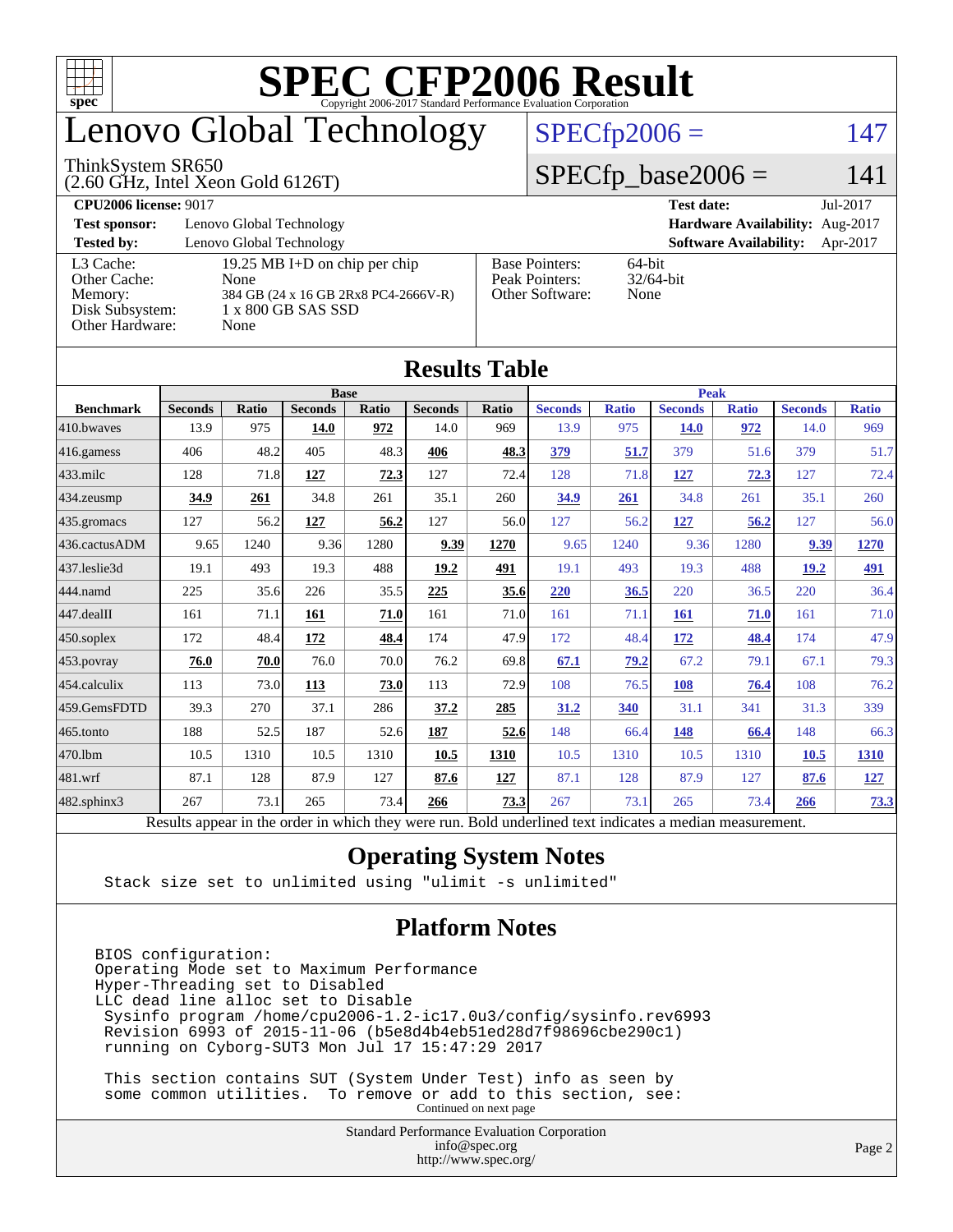

## enovo Global Technology

ThinkSystem SR650

 $SPECTp2006 = 147$ 

(2.60 GHz, Intel Xeon Gold 6126T)

 $SPECTp\_base2006 = 141$ 

| <b>CPU2006 license: 9017</b> | l'est date: | Jul-2017 |
|------------------------------|-------------|----------|
|                              |             |          |

**[Test sponsor:](http://www.spec.org/auto/cpu2006/Docs/result-fields.html#Testsponsor)** Lenovo Global Technology **[Hardware Availability:](http://www.spec.org/auto/cpu2006/Docs/result-fields.html#HardwareAvailability)** Aug-2017 **[Tested by:](http://www.spec.org/auto/cpu2006/Docs/result-fields.html#Testedby)** Lenovo Global Technology **[Software Availability:](http://www.spec.org/auto/cpu2006/Docs/result-fields.html#SoftwareAvailability)** Apr-2017

#### **[Platform Notes \(Continued\)](http://www.spec.org/auto/cpu2006/Docs/result-fields.html#PlatformNotes)**

<http://www.spec.org/cpu2006/Docs/config.html#sysinfo>

Standard Performance Evaluation Corporation [info@spec.org](mailto:info@spec.org) From /proc/cpuinfo model name : Intel(R) Xeon(R) Gold 6126T CPU @ 2.60GHz 2 "physical id"s (chips) 24 "processors" cores, siblings (Caution: counting these is hw and system dependent. The following excerpts from /proc/cpuinfo might not be reliable. Use with caution.) cpu cores : 12 siblings : 12 physical 0: cores 0 1 3 4 5 6 8 9 10 11 12 13 physical 1: cores 0 1 3 4 5 6 8 9 10 11 12 13 cache size : 19712 KB From /proc/meminfo<br>MemTotal: 395893772 kB HugePages\_Total: 0<br>Hugepagesize: 2048 kB Hugepagesize: From /etc/\*release\* /etc/\*version\* SuSE-release: SUSE Linux Enterprise Server 12 (x86\_64) VERSION = 12 PATCHLEVEL = 2 # This file is deprecated and will be removed in a future service pack or release. # Please check /etc/os-release for details about this release. os-release: NAME="SLES" VERSION="12-SP2" VERSION\_ID="12.2" PRETTY\_NAME="SUSE Linux Enterprise Server 12 SP2" ID="sles" ANSI\_COLOR="0;32" CPE\_NAME="cpe:/o:suse:sles:12:sp2" uname -a: Linux Cyborg-SUT3 4.4.21-69-default #1 SMP Tue Oct 25 10:58:20 UTC 2016 (9464f67) x86\_64 x86\_64 x86\_64 GNU/Linux run-level 3 Jul 17 15:46 SPEC is set to: /home/cpu2006-1.2-ic17.0u3 Filesystem Type Size Used Avail Use% Mounted on /dev/sdb3 xfs 445G 9.9G 435G 3% / Additional information from dmidecode: Warning: Use caution when you interpret this section. The 'dmidecode' program reads system data which is "intended to allow hardware to be accurately determined", but the intent may not be met, as there are frequent changes to hardware, firmware, and the "DMTF SMBIOS" standard.<br>Continued on next page

<http://www.spec.org/>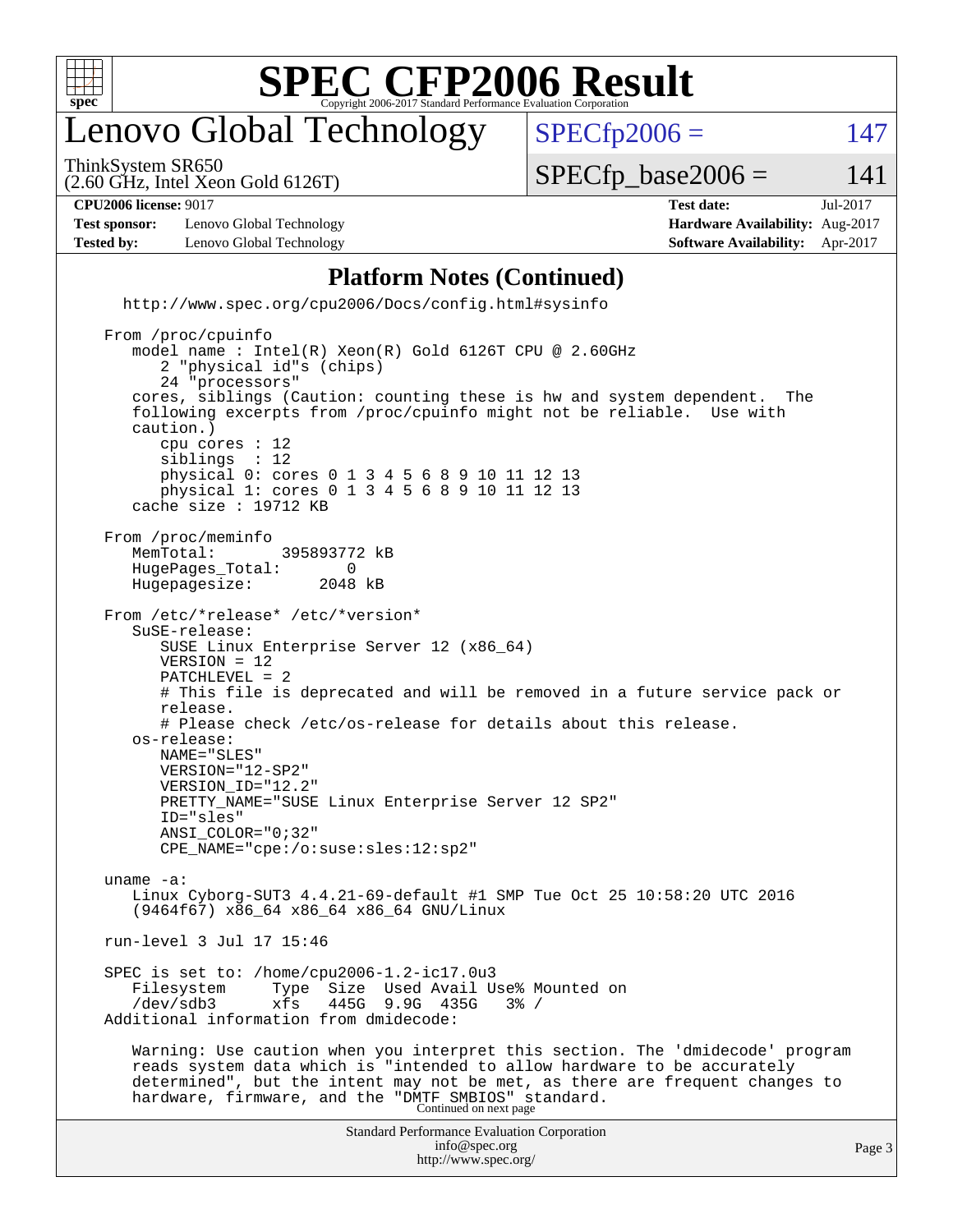

## enovo Global Technology

ThinkSystem SR650

 $SPECfp2006 = 147$  $SPECfp2006 = 147$ 

(2.60 GHz, Intel Xeon Gold 6126T)

 $SPECTp\_base2006 = 141$ 

**[Test sponsor:](http://www.spec.org/auto/cpu2006/Docs/result-fields.html#Testsponsor)** Lenovo Global Technology **[Hardware Availability:](http://www.spec.org/auto/cpu2006/Docs/result-fields.html#HardwareAvailability)** Aug-2017 **[Tested by:](http://www.spec.org/auto/cpu2006/Docs/result-fields.html#Testedby)** Lenovo Global Technology **[Software Availability:](http://www.spec.org/auto/cpu2006/Docs/result-fields.html#SoftwareAvailability)** Apr-2017

**[CPU2006 license:](http://www.spec.org/auto/cpu2006/Docs/result-fields.html#CPU2006license)** 9017 **[Test date:](http://www.spec.org/auto/cpu2006/Docs/result-fields.html#Testdate)** Jul-2017

#### **[Platform Notes \(Continued\)](http://www.spec.org/auto/cpu2006/Docs/result-fields.html#PlatformNotes)**

 BIOS Lenovo -[IVE109Q-1.00]- 06/28/2017 Memory: 24x Samsung M393A2K43BB1-CTD 16 GB 2 rank 2666 MHz

(End of data from sysinfo program)

#### **[General Notes](http://www.spec.org/auto/cpu2006/Docs/result-fields.html#GeneralNotes)**

Environment variables set by runspec before the start of the run: KMP\_AFFINITY = "granularity=fine,compact" LD\_LIBRARY\_PATH = "/home/cpu2006-1.2-ic17.0u3/lib/ia32:/home/cpu2006-1.2-ic17.0u3/lib/intel64:/home/cpu2006-1.2-ic17.0u3/sh10.2" OMP\_NUM\_THREADS = "24"

 Binaries compiled on a system with 1x Intel Core i7-4790 CPU + 32GB RAM memory using Redhat Enterprise Linux 7.2 Transparent Huge Pages disabled with: echo never > /sys/kernel/mm/transparent\_hugepage/enabled Filesystem page cache cleared with: shell invocation of 'sync; echo 3 > /proc/sys/vm/drop\_caches' prior to run

#### **[Base Compiler Invocation](http://www.spec.org/auto/cpu2006/Docs/result-fields.html#BaseCompilerInvocation)**

[C benchmarks](http://www.spec.org/auto/cpu2006/Docs/result-fields.html#Cbenchmarks): [icc -m64](http://www.spec.org/cpu2006/results/res2017q4/cpu2006-20170918-49712.flags.html#user_CCbase_intel_icc_64bit_bda6cc9af1fdbb0edc3795bac97ada53)

[C++ benchmarks:](http://www.spec.org/auto/cpu2006/Docs/result-fields.html#CXXbenchmarks) [icpc -m64](http://www.spec.org/cpu2006/results/res2017q4/cpu2006-20170918-49712.flags.html#user_CXXbase_intel_icpc_64bit_fc66a5337ce925472a5c54ad6a0de310)

[Fortran benchmarks](http://www.spec.org/auto/cpu2006/Docs/result-fields.html#Fortranbenchmarks): [ifort -m64](http://www.spec.org/cpu2006/results/res2017q4/cpu2006-20170918-49712.flags.html#user_FCbase_intel_ifort_64bit_ee9d0fb25645d0210d97eb0527dcc06e)

[Benchmarks using both Fortran and C](http://www.spec.org/auto/cpu2006/Docs/result-fields.html#BenchmarksusingbothFortranandC): [icc -m64](http://www.spec.org/cpu2006/results/res2017q4/cpu2006-20170918-49712.flags.html#user_CC_FCbase_intel_icc_64bit_bda6cc9af1fdbb0edc3795bac97ada53) [ifort -m64](http://www.spec.org/cpu2006/results/res2017q4/cpu2006-20170918-49712.flags.html#user_CC_FCbase_intel_ifort_64bit_ee9d0fb25645d0210d97eb0527dcc06e)

#### **[Base Portability Flags](http://www.spec.org/auto/cpu2006/Docs/result-fields.html#BasePortabilityFlags)**

 410.bwaves: [-DSPEC\\_CPU\\_LP64](http://www.spec.org/cpu2006/results/res2017q4/cpu2006-20170918-49712.flags.html#suite_basePORTABILITY410_bwaves_DSPEC_CPU_LP64) 416.gamess: [-DSPEC\\_CPU\\_LP64](http://www.spec.org/cpu2006/results/res2017q4/cpu2006-20170918-49712.flags.html#suite_basePORTABILITY416_gamess_DSPEC_CPU_LP64) 433.milc: [-DSPEC\\_CPU\\_LP64](http://www.spec.org/cpu2006/results/res2017q4/cpu2006-20170918-49712.flags.html#suite_basePORTABILITY433_milc_DSPEC_CPU_LP64) 434.zeusmp: [-DSPEC\\_CPU\\_LP64](http://www.spec.org/cpu2006/results/res2017q4/cpu2006-20170918-49712.flags.html#suite_basePORTABILITY434_zeusmp_DSPEC_CPU_LP64) 435.gromacs: [-DSPEC\\_CPU\\_LP64](http://www.spec.org/cpu2006/results/res2017q4/cpu2006-20170918-49712.flags.html#suite_basePORTABILITY435_gromacs_DSPEC_CPU_LP64) [-nofor\\_main](http://www.spec.org/cpu2006/results/res2017q4/cpu2006-20170918-49712.flags.html#user_baseLDPORTABILITY435_gromacs_f-nofor_main) 436.cactusADM: [-DSPEC\\_CPU\\_LP64](http://www.spec.org/cpu2006/results/res2017q4/cpu2006-20170918-49712.flags.html#suite_basePORTABILITY436_cactusADM_DSPEC_CPU_LP64) [-nofor\\_main](http://www.spec.org/cpu2006/results/res2017q4/cpu2006-20170918-49712.flags.html#user_baseLDPORTABILITY436_cactusADM_f-nofor_main) 437.leslie3d: [-DSPEC\\_CPU\\_LP64](http://www.spec.org/cpu2006/results/res2017q4/cpu2006-20170918-49712.flags.html#suite_basePORTABILITY437_leslie3d_DSPEC_CPU_LP64) 444.namd: [-DSPEC\\_CPU\\_LP64](http://www.spec.org/cpu2006/results/res2017q4/cpu2006-20170918-49712.flags.html#suite_basePORTABILITY444_namd_DSPEC_CPU_LP64) 447.dealII: [-DSPEC\\_CPU\\_LP64](http://www.spec.org/cpu2006/results/res2017q4/cpu2006-20170918-49712.flags.html#suite_basePORTABILITY447_dealII_DSPEC_CPU_LP64)

Continued on next page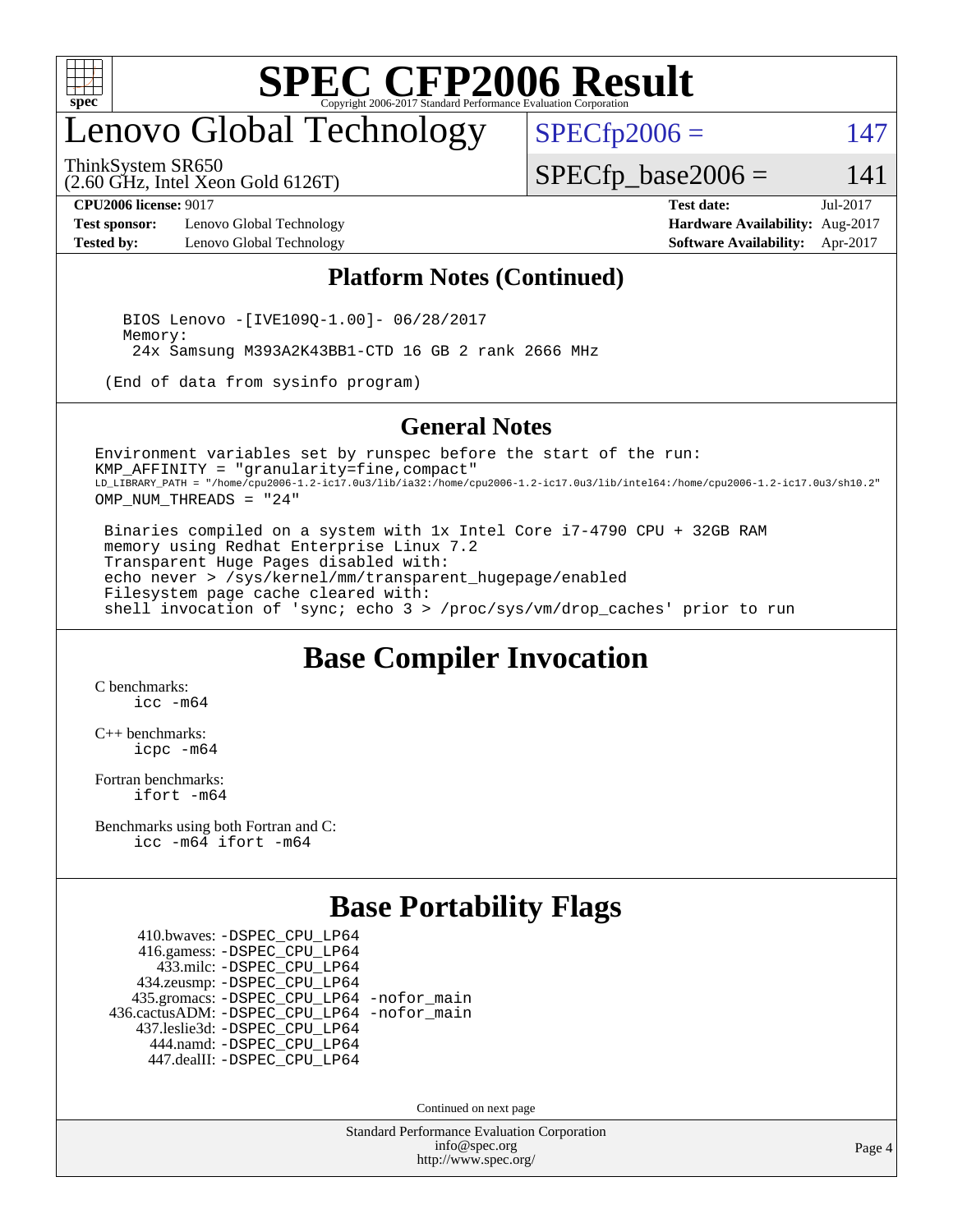

## enovo Global Technology

ThinkSystem SR650

 $SPECfp2006 = 147$  $SPECfp2006 = 147$ 

(2.60 GHz, Intel Xeon Gold 6126T)

 $SPECTp\_base2006 = 141$ 

**[Test sponsor:](http://www.spec.org/auto/cpu2006/Docs/result-fields.html#Testsponsor)** Lenovo Global Technology **[Hardware Availability:](http://www.spec.org/auto/cpu2006/Docs/result-fields.html#HardwareAvailability)** Aug-2017 **[Tested by:](http://www.spec.org/auto/cpu2006/Docs/result-fields.html#Testedby)** Lenovo Global Technology **[Software Availability:](http://www.spec.org/auto/cpu2006/Docs/result-fields.html#SoftwareAvailability)** Apr-2017

**[CPU2006 license:](http://www.spec.org/auto/cpu2006/Docs/result-fields.html#CPU2006license)** 9017 **[Test date:](http://www.spec.org/auto/cpu2006/Docs/result-fields.html#Testdate)** Jul-2017

### **[Base Portability Flags \(Continued\)](http://www.spec.org/auto/cpu2006/Docs/result-fields.html#BasePortabilityFlags)**

 450.soplex: [-DSPEC\\_CPU\\_LP64](http://www.spec.org/cpu2006/results/res2017q4/cpu2006-20170918-49712.flags.html#suite_basePORTABILITY450_soplex_DSPEC_CPU_LP64) 453.povray: [-DSPEC\\_CPU\\_LP64](http://www.spec.org/cpu2006/results/res2017q4/cpu2006-20170918-49712.flags.html#suite_basePORTABILITY453_povray_DSPEC_CPU_LP64) 454.calculix: [-DSPEC\\_CPU\\_LP64](http://www.spec.org/cpu2006/results/res2017q4/cpu2006-20170918-49712.flags.html#suite_basePORTABILITY454_calculix_DSPEC_CPU_LP64) [-nofor\\_main](http://www.spec.org/cpu2006/results/res2017q4/cpu2006-20170918-49712.flags.html#user_baseLDPORTABILITY454_calculix_f-nofor_main) 459.GemsFDTD: [-DSPEC\\_CPU\\_LP64](http://www.spec.org/cpu2006/results/res2017q4/cpu2006-20170918-49712.flags.html#suite_basePORTABILITY459_GemsFDTD_DSPEC_CPU_LP64) 465.tonto: [-DSPEC\\_CPU\\_LP64](http://www.spec.org/cpu2006/results/res2017q4/cpu2006-20170918-49712.flags.html#suite_basePORTABILITY465_tonto_DSPEC_CPU_LP64) 470.lbm: [-DSPEC\\_CPU\\_LP64](http://www.spec.org/cpu2006/results/res2017q4/cpu2006-20170918-49712.flags.html#suite_basePORTABILITY470_lbm_DSPEC_CPU_LP64) 482.sphinx3: [-DSPEC\\_CPU\\_LP64](http://www.spec.org/cpu2006/results/res2017q4/cpu2006-20170918-49712.flags.html#suite_basePORTABILITY482_sphinx3_DSPEC_CPU_LP64)

481.wrf: [-DSPEC\\_CPU\\_LP64](http://www.spec.org/cpu2006/results/res2017q4/cpu2006-20170918-49712.flags.html#suite_basePORTABILITY481_wrf_DSPEC_CPU_LP64) [-DSPEC\\_CPU\\_CASE\\_FLAG](http://www.spec.org/cpu2006/results/res2017q4/cpu2006-20170918-49712.flags.html#b481.wrf_baseCPORTABILITY_DSPEC_CPU_CASE_FLAG) [-DSPEC\\_CPU\\_LINUX](http://www.spec.org/cpu2006/results/res2017q4/cpu2006-20170918-49712.flags.html#b481.wrf_baseCPORTABILITY_DSPEC_CPU_LINUX)

#### **[Base Optimization Flags](http://www.spec.org/auto/cpu2006/Docs/result-fields.html#BaseOptimizationFlags)**

[C benchmarks](http://www.spec.org/auto/cpu2006/Docs/result-fields.html#Cbenchmarks): [-xCORE-AVX2](http://www.spec.org/cpu2006/results/res2017q4/cpu2006-20170918-49712.flags.html#user_CCbase_f-xCORE-AVX2) [-ipo](http://www.spec.org/cpu2006/results/res2017q4/cpu2006-20170918-49712.flags.html#user_CCbase_f-ipo) [-O3](http://www.spec.org/cpu2006/results/res2017q4/cpu2006-20170918-49712.flags.html#user_CCbase_f-O3) [-no-prec-div](http://www.spec.org/cpu2006/results/res2017q4/cpu2006-20170918-49712.flags.html#user_CCbase_f-no-prec-div) [-parallel](http://www.spec.org/cpu2006/results/res2017q4/cpu2006-20170918-49712.flags.html#user_CCbase_f-parallel) [-qopt-prefetch](http://www.spec.org/cpu2006/results/res2017q4/cpu2006-20170918-49712.flags.html#user_CCbase_f-qopt-prefetch)

[C++ benchmarks:](http://www.spec.org/auto/cpu2006/Docs/result-fields.html#CXXbenchmarks)

[-xCORE-AVX2](http://www.spec.org/cpu2006/results/res2017q4/cpu2006-20170918-49712.flags.html#user_CXXbase_f-xCORE-AVX2) [-ipo](http://www.spec.org/cpu2006/results/res2017q4/cpu2006-20170918-49712.flags.html#user_CXXbase_f-ipo) [-O3](http://www.spec.org/cpu2006/results/res2017q4/cpu2006-20170918-49712.flags.html#user_CXXbase_f-O3) [-no-prec-div](http://www.spec.org/cpu2006/results/res2017q4/cpu2006-20170918-49712.flags.html#user_CXXbase_f-no-prec-div) [-qopt-prefetch](http://www.spec.org/cpu2006/results/res2017q4/cpu2006-20170918-49712.flags.html#user_CXXbase_f-qopt-prefetch)

[Fortran benchmarks](http://www.spec.org/auto/cpu2006/Docs/result-fields.html#Fortranbenchmarks):

[-xCORE-AVX2](http://www.spec.org/cpu2006/results/res2017q4/cpu2006-20170918-49712.flags.html#user_FCbase_f-xCORE-AVX2) [-ipo](http://www.spec.org/cpu2006/results/res2017q4/cpu2006-20170918-49712.flags.html#user_FCbase_f-ipo) [-O3](http://www.spec.org/cpu2006/results/res2017q4/cpu2006-20170918-49712.flags.html#user_FCbase_f-O3) [-no-prec-div](http://www.spec.org/cpu2006/results/res2017q4/cpu2006-20170918-49712.flags.html#user_FCbase_f-no-prec-div) [-parallel](http://www.spec.org/cpu2006/results/res2017q4/cpu2006-20170918-49712.flags.html#user_FCbase_f-parallel) [-qopt-prefetch](http://www.spec.org/cpu2006/results/res2017q4/cpu2006-20170918-49712.flags.html#user_FCbase_f-qopt-prefetch)

[Benchmarks using both Fortran and C](http://www.spec.org/auto/cpu2006/Docs/result-fields.html#BenchmarksusingbothFortranandC): [-xCORE-AVX2](http://www.spec.org/cpu2006/results/res2017q4/cpu2006-20170918-49712.flags.html#user_CC_FCbase_f-xCORE-AVX2) [-ipo](http://www.spec.org/cpu2006/results/res2017q4/cpu2006-20170918-49712.flags.html#user_CC_FCbase_f-ipo) [-O3](http://www.spec.org/cpu2006/results/res2017q4/cpu2006-20170918-49712.flags.html#user_CC_FCbase_f-O3) [-no-prec-div](http://www.spec.org/cpu2006/results/res2017q4/cpu2006-20170918-49712.flags.html#user_CC_FCbase_f-no-prec-div) [-parallel](http://www.spec.org/cpu2006/results/res2017q4/cpu2006-20170918-49712.flags.html#user_CC_FCbase_f-parallel) [-qopt-prefetch](http://www.spec.org/cpu2006/results/res2017q4/cpu2006-20170918-49712.flags.html#user_CC_FCbase_f-qopt-prefetch)

#### **[Peak Compiler Invocation](http://www.spec.org/auto/cpu2006/Docs/result-fields.html#PeakCompilerInvocation)**

[C benchmarks](http://www.spec.org/auto/cpu2006/Docs/result-fields.html#Cbenchmarks): [icc -m64](http://www.spec.org/cpu2006/results/res2017q4/cpu2006-20170918-49712.flags.html#user_CCpeak_intel_icc_64bit_bda6cc9af1fdbb0edc3795bac97ada53)

[C++ benchmarks:](http://www.spec.org/auto/cpu2006/Docs/result-fields.html#CXXbenchmarks) [icpc -m64](http://www.spec.org/cpu2006/results/res2017q4/cpu2006-20170918-49712.flags.html#user_CXXpeak_intel_icpc_64bit_fc66a5337ce925472a5c54ad6a0de310)

[Fortran benchmarks](http://www.spec.org/auto/cpu2006/Docs/result-fields.html#Fortranbenchmarks): [ifort -m64](http://www.spec.org/cpu2006/results/res2017q4/cpu2006-20170918-49712.flags.html#user_FCpeak_intel_ifort_64bit_ee9d0fb25645d0210d97eb0527dcc06e)

[Benchmarks using both Fortran and C](http://www.spec.org/auto/cpu2006/Docs/result-fields.html#BenchmarksusingbothFortranandC): [icc -m64](http://www.spec.org/cpu2006/results/res2017q4/cpu2006-20170918-49712.flags.html#user_CC_FCpeak_intel_icc_64bit_bda6cc9af1fdbb0edc3795bac97ada53) [ifort -m64](http://www.spec.org/cpu2006/results/res2017q4/cpu2006-20170918-49712.flags.html#user_CC_FCpeak_intel_ifort_64bit_ee9d0fb25645d0210d97eb0527dcc06e)

#### **[Peak Portability Flags](http://www.spec.org/auto/cpu2006/Docs/result-fields.html#PeakPortabilityFlags)**

Same as Base Portability Flags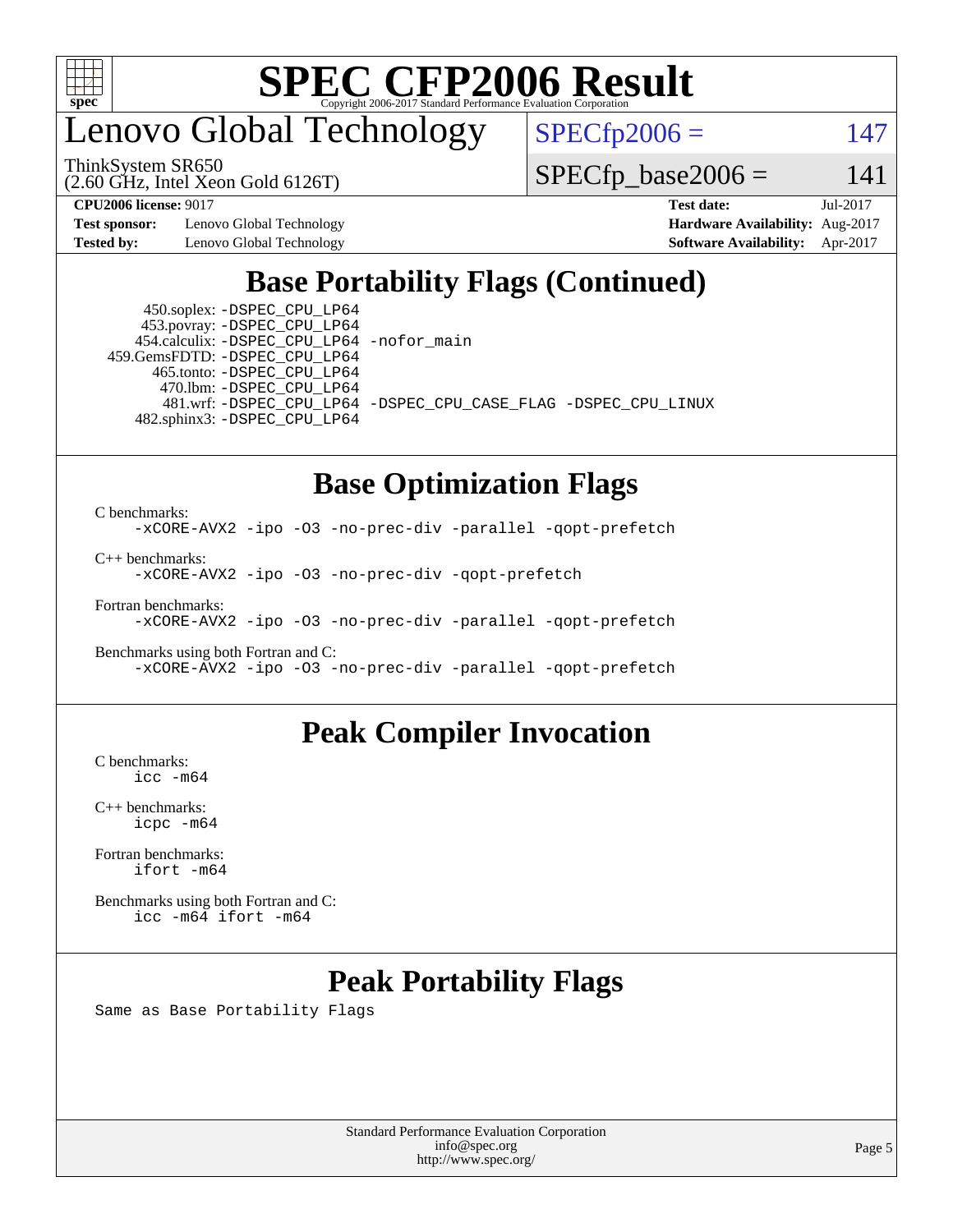

## enovo Global Technology

 $SPECfp2006 = 147$  $SPECfp2006 = 147$ 

(2.60 GHz, Intel Xeon Gold 6126T) ThinkSystem SR650

 $SPECTp\_base2006 = 141$ 

**[Test sponsor:](http://www.spec.org/auto/cpu2006/Docs/result-fields.html#Testsponsor)** Lenovo Global Technology **[Hardware Availability:](http://www.spec.org/auto/cpu2006/Docs/result-fields.html#HardwareAvailability)** Aug-2017 **[Tested by:](http://www.spec.org/auto/cpu2006/Docs/result-fields.html#Testedby)** Lenovo Global Technology **[Software Availability:](http://www.spec.org/auto/cpu2006/Docs/result-fields.html#SoftwareAvailability)** Apr-2017

**[CPU2006 license:](http://www.spec.org/auto/cpu2006/Docs/result-fields.html#CPU2006license)** 9017 **[Test date:](http://www.spec.org/auto/cpu2006/Docs/result-fields.html#Testdate)** Jul-2017

#### **[Peak Optimization Flags](http://www.spec.org/auto/cpu2006/Docs/result-fields.html#PeakOptimizationFlags)**

[C benchmarks](http://www.spec.org/auto/cpu2006/Docs/result-fields.html#Cbenchmarks):

433.milc: basepeak = yes

 $470$ .lbm: basepeak = yes

 $482$ .sphinx3: basepeak = yes

[C++ benchmarks:](http://www.spec.org/auto/cpu2006/Docs/result-fields.html#CXXbenchmarks)

 444.namd: [-prof-gen](http://www.spec.org/cpu2006/results/res2017q4/cpu2006-20170918-49712.flags.html#user_peakPASS1_CXXFLAGSPASS1_LDFLAGS444_namd_prof_gen_e43856698f6ca7b7e442dfd80e94a8fc)(pass 1) [-prof-use](http://www.spec.org/cpu2006/results/res2017q4/cpu2006-20170918-49712.flags.html#user_peakPASS2_CXXFLAGSPASS2_LDFLAGS444_namd_prof_use_bccf7792157ff70d64e32fe3e1250b55)(pass 2) [-xCORE-AVX2](http://www.spec.org/cpu2006/results/res2017q4/cpu2006-20170918-49712.flags.html#user_peakPASS2_CXXFLAGSPASS2_LDFLAGS444_namd_f-xCORE-AVX2)(pass 2)  $-par-num-threads=1(pass 1) -ipo(pass 2) -O3(pass 2)$  $-par-num-threads=1(pass 1) -ipo(pass 2) -O3(pass 2)$  $-par-num-threads=1(pass 1) -ipo(pass 2) -O3(pass 2)$  $-par-num-threads=1(pass 1) -ipo(pass 2) -O3(pass 2)$  $-par-num-threads=1(pass 1) -ipo(pass 2) -O3(pass 2)$  $-par-num-threads=1(pass 1) -ipo(pass 2) -O3(pass 2)$ [-no-prec-div](http://www.spec.org/cpu2006/results/res2017q4/cpu2006-20170918-49712.flags.html#user_peakPASS2_CXXFLAGSPASS2_LDFLAGS444_namd_f-no-prec-div)(pass 2) [-fno-alias](http://www.spec.org/cpu2006/results/res2017q4/cpu2006-20170918-49712.flags.html#user_peakCXXOPTIMIZEOPTIMIZE444_namd_f-no-alias_694e77f6c5a51e658e82ccff53a9e63a) [-auto-ilp32](http://www.spec.org/cpu2006/results/res2017q4/cpu2006-20170918-49712.flags.html#user_peakCXXOPTIMIZE444_namd_f-auto-ilp32)

447.dealII: basepeak = yes

 $450$ .soplex: basepeak = yes

```
 453.povray: -prof-gen(pass 1) -prof-use(pass 2) -xCORE-AVX2(pass 2)
-par-num-threads=1-ipo-O3(pass 2)-no-prec-div(pass 2) -unroll4 -ansi-alias
```
[Fortran benchmarks](http://www.spec.org/auto/cpu2006/Docs/result-fields.html#Fortranbenchmarks):

 $410.bwaves: basepeak = yes$ 

 416.gamess: [-prof-gen](http://www.spec.org/cpu2006/results/res2017q4/cpu2006-20170918-49712.flags.html#user_peakPASS1_FFLAGSPASS1_LDFLAGS416_gamess_prof_gen_e43856698f6ca7b7e442dfd80e94a8fc)(pass 1) [-prof-use](http://www.spec.org/cpu2006/results/res2017q4/cpu2006-20170918-49712.flags.html#user_peakPASS2_FFLAGSPASS2_LDFLAGS416_gamess_prof_use_bccf7792157ff70d64e32fe3e1250b55)(pass 2) [-xCORE-AVX2](http://www.spec.org/cpu2006/results/res2017q4/cpu2006-20170918-49712.flags.html#user_peakPASS2_FFLAGSPASS2_LDFLAGS416_gamess_f-xCORE-AVX2)(pass 2)  $-par-num-threads=1(pass 1) -ipo(pass 2) -O3(pass 2)$  $-par-num-threads=1(pass 1) -ipo(pass 2) -O3(pass 2)$  $-par-num-threads=1(pass 1) -ipo(pass 2) -O3(pass 2)$  $-par-num-threads=1(pass 1) -ipo(pass 2) -O3(pass 2)$  $-par-num-threads=1(pass 1) -ipo(pass 2) -O3(pass 2)$  $-par-num-threads=1(pass 1) -ipo(pass 2) -O3(pass 2)$ [-no-prec-div](http://www.spec.org/cpu2006/results/res2017q4/cpu2006-20170918-49712.flags.html#user_peakPASS2_FFLAGSPASS2_LDFLAGS416_gamess_f-no-prec-div)(pass 2) [-unroll2](http://www.spec.org/cpu2006/results/res2017q4/cpu2006-20170918-49712.flags.html#user_peakOPTIMIZE416_gamess_f-unroll_784dae83bebfb236979b41d2422d7ec2) [-inline-level=0](http://www.spec.org/cpu2006/results/res2017q4/cpu2006-20170918-49712.flags.html#user_peakOPTIMIZE416_gamess_f-inline-level_318d07a09274ad25e8d15dbfaa68ba50) [-scalar-rep-](http://www.spec.org/cpu2006/results/res2017q4/cpu2006-20170918-49712.flags.html#user_peakOPTIMIZE416_gamess_f-disablescalarrep_abbcad04450fb118e4809c81d83c8a1d)

 $434$ .zeusmp: basepeak = yes

437.leslie3d: basepeak = yes

```
 459.GemsFDTD: -prof-gen(pass 1) -prof-use(pass 2) -xCORE-AVX2(pass 2)
   -par-num-threads=1-ipo-O3(pass 2)-no-prec-div(pass 2) -unroll2 -inline-level=0
   -qopt-prefetch -parallel
```
 465.tonto: [-prof-gen](http://www.spec.org/cpu2006/results/res2017q4/cpu2006-20170918-49712.flags.html#user_peakPASS1_FFLAGSPASS1_LDFLAGS465_tonto_prof_gen_e43856698f6ca7b7e442dfd80e94a8fc)(pass 1) [-prof-use](http://www.spec.org/cpu2006/results/res2017q4/cpu2006-20170918-49712.flags.html#user_peakPASS2_FFLAGSPASS2_LDFLAGS465_tonto_prof_use_bccf7792157ff70d64e32fe3e1250b55)(pass 2) [-xCORE-AVX2](http://www.spec.org/cpu2006/results/res2017q4/cpu2006-20170918-49712.flags.html#user_peakPASS2_FFLAGSPASS2_LDFLAGS465_tonto_f-xCORE-AVX2)(pass 2)  $-par-num-threads=1(pass 1) -ipo(pass 2) -O3(pass 2)$  $-par-num-threads=1(pass 1) -ipo(pass 2) -O3(pass 2)$  $-par-num-threads=1(pass 1) -ipo(pass 2) -O3(pass 2)$  $-par-num-threads=1(pass 1) -ipo(pass 2) -O3(pass 2)$  $-par-num-threads=1(pass 1) -ipo(pass 2) -O3(pass 2)$  $-par-num-threads=1(pass 1) -ipo(pass 2) -O3(pass 2)$ [-no-prec-div](http://www.spec.org/cpu2006/results/res2017q4/cpu2006-20170918-49712.flags.html#user_peakPASS2_FFLAGSPASS2_LDFLAGS465_tonto_f-no-prec-div)(pass 2) [-inline-calloc](http://www.spec.org/cpu2006/results/res2017q4/cpu2006-20170918-49712.flags.html#user_peakOPTIMIZE465_tonto_f-inline-calloc) [-qopt-malloc-options=3](http://www.spec.org/cpu2006/results/res2017q4/cpu2006-20170918-49712.flags.html#user_peakOPTIMIZE465_tonto_f-qopt-malloc-options_0fcb435012e78f27d57f473818e45fe4) [-auto](http://www.spec.org/cpu2006/results/res2017q4/cpu2006-20170918-49712.flags.html#user_peakOPTIMIZE465_tonto_f-auto) [-unroll4](http://www.spec.org/cpu2006/results/res2017q4/cpu2006-20170918-49712.flags.html#user_peakOPTIMIZE465_tonto_f-unroll_4e5e4ed65b7fd20bdcd365bec371b81f)

[Benchmarks using both Fortran and C](http://www.spec.org/auto/cpu2006/Docs/result-fields.html#BenchmarksusingbothFortranandC):

435.gromacs: basepeak = yes

 $436.cactusADM:basepeak = yes$ 

Continued on next page

| <b>Standard Performance Evaluation Corporation</b> |
|----------------------------------------------------|
| info@spec.org                                      |
| http://www.spec.org/                               |